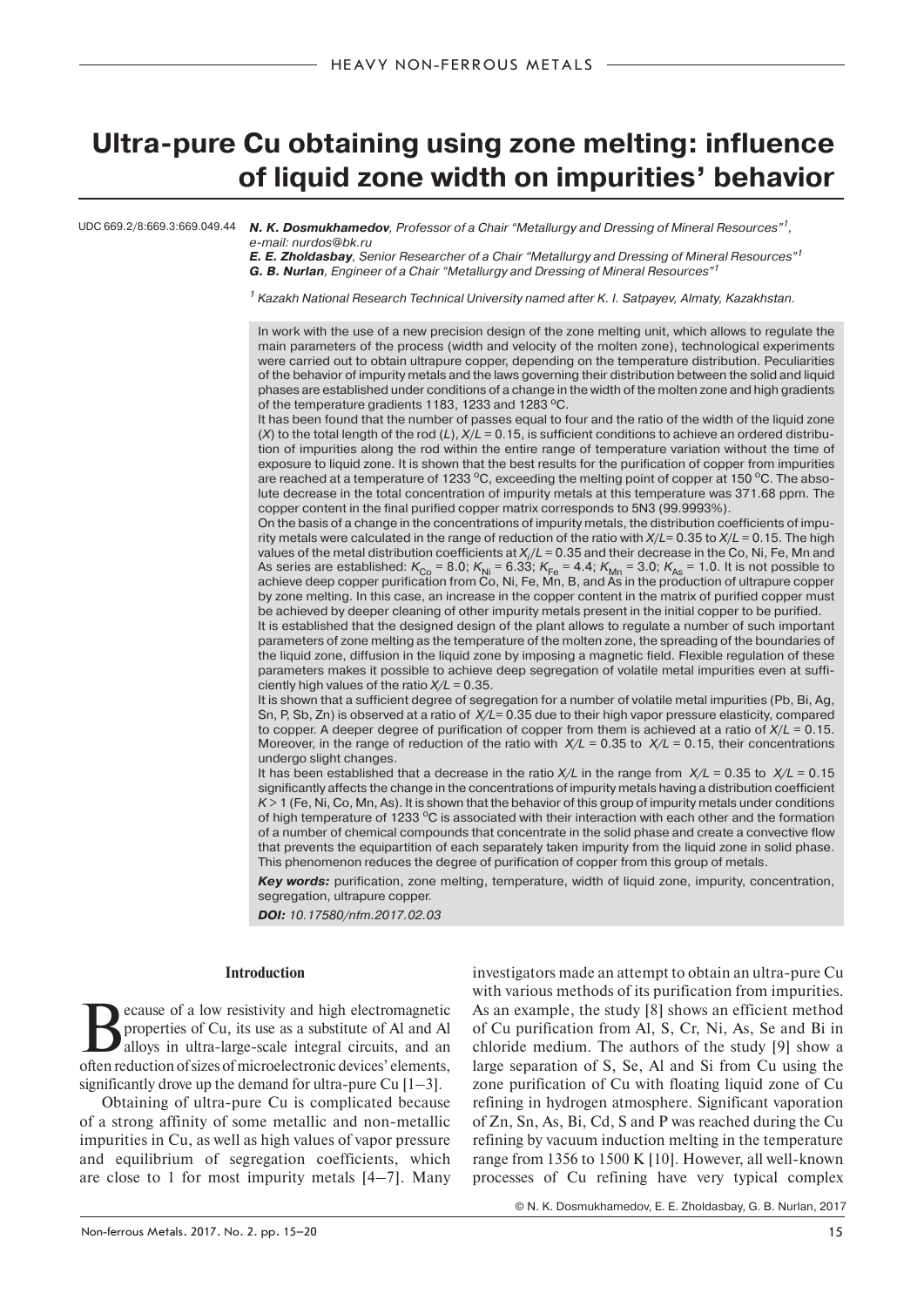structure and low production capacity, which requires the choice of easily-mechanized and more efficient methods of Cu refining from impurities. One of such methods may be a zone purification of metals by zone melting. Scientific literature knows enough information about the successful application of this method for obtaining of various ultrapure metals and alloys on their basis [11–16].

Our previous study [17] shows the design of a new fine adjustment of zone melting and gives the results of investigations of purification of Cu, containing a wide range of impurity metals (total concentration of impurities is 380 ppm). The investigations of the influence of the molten zone temperature and its holding time on the final grade of Cu purification from impurities defined the minimal content of impurities (9.8 ppm) in the final Cu matrix, reached with the molten zone temperature 1233 °C (higher than the Cu melting temperature by 150 °C) and its holding time 15 min.

The obtained positive results and wide functional possibilities of the designed zone melting unit allow the additional complex investigating for further deep removing of impurities from Cu with obtaining of ultra-pure Cu 5N.

The purpose of our study is investigation of the influence of the molten zone width on behavior of impurity metals during the zone purification of Cu and definition of optimal parameters, providing the minimization of the content of impurities in the final Cu matrix, which quality is similar to the one of the ultra-pure Cu 5N.

### **Methodology for investigations**

Technological experiments were carried out using the zone melting unit, which design and operating principle are described in the study [17] in detail.

The Cu bars with Cu content of 99.96%, length of 800 mm and diameter of 30 mm were used as raw materials. These bars were used by remelting of cathode Cu M2k with the following composition, %: 99.94 Cu; 0.001 Bi; 0.002 As; 0.002 Sb; 0.002 P; 0.005 Pb; 0.002 Sn; 0.003 Ni; 0.005 Fe; 0.004 Zn; 0.003 Ag; 0.010 S.

Our experimental investigations concluded in the assessment of the change of concentrations of impurity metals in the final metal depending on the ratio of liquid zone width  $(X)$  to the bar length  $(L)$  with the given temperatures of the molten zone, exceeding the Cu melting temperature by 100, 150 and 200  $^{\circ}$ C.

Our experimental method was identical to the experimental conditions, described in the study [17] in detail. The difference was in the fact that Cu was purified from impurities with lesser quantity of runs (4 instead of 5) and different ratio of liquid zone width  $(X_i)$  to the bar length (*L*): 0.35; 0.25; 0.15.

Each investigation used various inductor heads, which provided the given width of the liquid zone. Spreading of the liquid zone boundaries was prevented by the magnetic field, created by using the magnetic rings. This field, in its turn, created the intense mixing of the liquid zone during the whole experiment, which provided the removing of

diffusion difficulties in it. For the purpose of increasing of production capacity of the unit, the experiments were carried out without the time of liquid zone holding.

## **Experimental results and their discussion**

The Table shows the results of experiments for Cu purification from impurities using zone melting with various technological parameters.

The best results for Cu purification were reached at the temperature of 1233  $\degree$ C over the whole range of the change of ratio of liquid zone width to the bar length. The ultra-pure Cu with high Cu content of 99.9993% was obtained at  $X_i/L = 0.15$ .

The dependence of the total content of impurity metals on the temperature of molten zone with the constant  $X_i/L$  is shown by quite complicated values (Fig. 1).

With the constant  $X_i/L$ , total concentration of impurity metals is decreased with temperature growth. At the same time, the defined regularity is very specific in the temperature range from 1183 to 1233  $^{\circ}$ C. At the temperature growth to 1283  $^{\circ}$ C, there is observed the smooth increase of the total concentration of impurity metals. At that, the defined regularity persists for all three temperatures, regardless of the change of the  $X_i/L$ . The similar values of the total concentration of impurities tell about the ordered distribution of impurities along the bar at high temperatures. If the increasing of temperature from 1183 to 1233  $\degree$ C decreases the total concentration of impurities from 11.5 ppm to 4.5 ppm with constant  $X_i/L$ =0.15, the further growth of temperature to 1283 <sup>o</sup>C will increase the total concentration of impurities to 7.5 ppm at the constant  $X_i/L = 0.15$ .

A smooth increase of total concentration of impurity metals at high temperatures is caused by the redistribution of impurity metals between liquid and solid phases, and formation of chemical compounds of impurity metals with each other.

The Fig. 2 shows the dependence of the change of total concentration of impurity metals on the change of the ratio of the molten zone width to the bar length at fixed temperatures exceeding the Cu melting temperature by 100, 150 and 200  $^{\circ}$ C.

For all the investigated temperatures, the total content of impurity metals in the final Cu is decreased with the



**Fig. 1.** Dependence of total concentration of impurity metals on temperature at *Х*/*L*: *1* — 0.15; *2* — 0.25; *3* — 0.35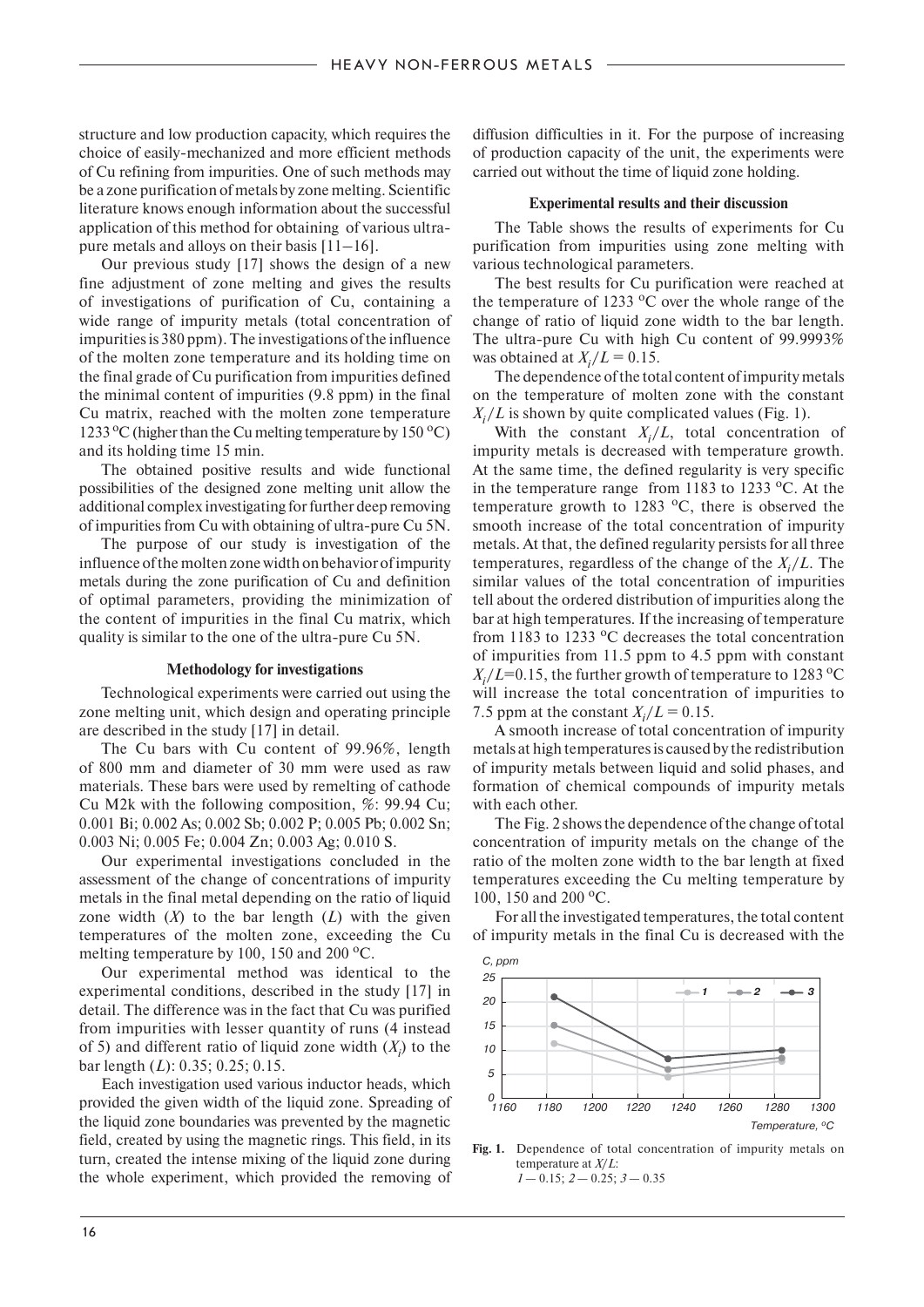| Impurity metals                            | Initial<br>concentration.<br>$C_0$ , ppm | Content of impurities, Ci, ppm |              |              |              |              |              |                  |              |              |
|--------------------------------------------|------------------------------------------|--------------------------------|--------------|--------------|--------------|--------------|--------------|------------------|--------------|--------------|
|                                            |                                          | 1183 °C                        |              |              | 1233 °C      |              |              | $1283^{\circ}$ C |              |              |
|                                            |                                          | $X/L = 0.35$                   | $X/L = 0.25$ | $X/L = 0.15$ | $X/L = 0.35$ | $X/L = 0.25$ | $X/L = 0.15$ | $X/L = 0.35$     | $X/L = 0.25$ | $X/L = 0.15$ |
| Pb                                         | 50                                       | 1.1                            | 0.5          | 0.25         | 0.25         | 0.1          | 0.02         | 0.2              | 0.2          |              |
| Bi                                         | 20                                       | 0.9                            | 0.6          | 0.12         | 0.1          | 0.09         | 0.07         | 0.1              | 0.1          |              |
| Fe                                         | 50                                       | 3.7                            | 3.3          | 3.1          | 2.2          | 1.7          | 1.3          | 2.8              | 2.8          | 2.9          |
| Cr                                         | 30                                       | 1.5                            | 0.6          | 0.13         | 0.2          | 0.15         | 0.1          | 0.1              | 0.1          | 0.02         |
| Mn                                         | 30                                       | 1.9                            | 1.5          | 1.3          | 0.9          | 0.6          | 0.4          | 1.5              | 0.5          | 0.9          |
| Ni                                         | 30                                       | 3.1                            | 2.8          | 2.6          | 1.9          | 1.3          | 1.1          | 2.4              | 1.8          | 1.9          |
| Zn                                         | 40                                       | 0.8                            | 0.4          | 0.15         | 0.11         | 0.03         | 0.007        | 0.1              | 0.1          | 0.1          |
| Ag                                         | 30                                       | 0.8                            | 0.5          | 0.11         | 0.13         | 0.04         | 0.006        | 0.1              | 0.1          | 0.1          |
| Co                                         | 20                                       | 2.7                            | 2.5          | 2.2          | 1.6          | 1.2          | 0.9          | 1.6              | 1.57         | 1.65         |
| Sb                                         | 20                                       | 0.9                            | 0.6          | 0.11         | 0.09         | 0.07         | 0.06         | 0.1              | 0.1          | 0.1          |
| As                                         | 20                                       | 1.2                            | 0.7          | 0.4          | 0.29         | 0.22         | 0.2          | 0.3              | 0.2          |              |
| Sn                                         | 20                                       | 0.8                            | 0.3          | 0.12         | 0.1          | 0.02         | 0.006        | 0.1              | 0.1          | 0.03         |
| P                                          | 20                                       | 0.9                            | 0.5          | 0.11         | 0.2          | 0.09         | 0.004        | 0.1              | 0.1          | 0.02         |
| B                                          | 10                                       | 0.9                            | 0.5          | 0.8          | 0.6          | 0.5          | 0.3          | 0.6              | 0.7          | 0.08         |
| <b>Total content</b><br>of impurities, ppm | 380                                      | 21.2                           | 15.3         | 11.5         | 8.32         | 6.11         | 4.5          | 10.1             | 8.47         | 7.8          |
| Cu content                                 | 99.96                                    | 99.991                         | 99.9923      | 99.993       | 99.9982      | 99.999       | 99.9993      | 99.9943          | 99.9963      | 99.9978      |

**The conditions and results of technological experiments on Cu purification from impurities**



**Fig. 2.** Dependence of change of total concentration of impurity metals (*C*) on ratio of liquid zone width (*X*) to bar length (*L*) at the temperatures of *Т*: *1* — 1183 оС; *2* —1233 оС; *3* — 1283 оС

reduction of X/L. At that, decreasing of the total content of impurities at high temperatures is more specific than the one at the temperature of  $1183 \text{ °C}$ .

The similar values of the obtained dependences for the fixed high temperatures (1233, 1283  $^{\circ}$ C) confirm the ordered distribution of impurity metals in the considered range of a change of ratio of the molten zone width to the bar length. At the constant temperature of 1233  $^{\circ}C$ , exceeding the Cu melting temperature by  $150^{\circ}$ C, the sharp decrease of the total content of impurity metals is observed: from 380 to 8.32 and 4.5 ppm, respectively (Fig. 2), within the decrease of the ratio from  $X/L = 0.35$  to  $X/L = 0.15$ .

The tendency of a sharp decrease of the total concentration of impurities continues at the temperature of 1283  $\rm{^{\circ}C}$  ether, which exceeds the Cu melting temperature by 200  $^{\circ}$ C: the total concentration of impurity metals is decreased from 380 to 10.1 and 7.8 ppm, respectively, within the decrease of the ratio from  $X/L = 0.35$  to  $X/L = 0.15$ .

The dependence of the change of concentrations of impurity metals on the ratio of the molten zone width to the bar length at the optimal temperature of 1233  $\,^{\circ}\text{C}$  is shown in the Fig. 3.

The defined regularities allow the mapping of the distribution of impurities along the refined ingot and defining their behavior during the change of the width of liquid zone on the basis of estimated distribution coefficients.

The impurity distribution coefficient is estimated on the basis of the concentration change results and the following formula:  $K_{Me} = C_0/C_1$ , where  $C_0$  is the initial impurity concentration and  $C_i$  is the final impurity concentration.

Dependence of estimated values of impurity distribution coefficient  $(K_{M_e})$  on the  $X/L$  at the optimal temperature of 1233  $\mathrm{^{\circ}C}$  is shown in the Fig. 4.

Distribution coefficients for impurity metals  $K_{Me}$  Ag, Zn, Pb, Sn are less than 1 and have low values. Having the  $X/L = 0.35$ , the impurity distribution coefficients are decreased in the range of Pb, Sn, Ag, Zn and have the following content:  $K_{\text{Pb}} = 0.5$ ;  $K_{\text{Sn}} = 0.5$ ;  $K_{\text{Ag}} = 0.43$ ;  $K_{\text{Zn}} =$ 0.28 (Fig. 4, *a*). Distribution coefficients for these metals are decreased over the whole range of reduction of the ratio from  $X/L = 0.35$  to  $X/L = 0.15$ . At the same time, with  $X/L = 0.15$ , the values of distribution coefficients of impurity metals move close to each other and reach their minimum at  $K_{M_e}$  = 0.02, which is rather usual. In the conditions of Cu purification with zone melting at the constant temperature of 1233 <sup>o</sup>C and  $X/L = 0.15$ , the residual concentrations of impurity metals of this group, concentrating in the purified Cu, have rather low values (Table).

Distribution coefficients for Sb, Bi and Cr are within the range of  $K_{Me}$  < 1. Only As, belonging to these impurity metals too, has the distribution coefficient of more than 1 (Fig. 4, *b*). As well as in the previous case, metal distribution coefficients are decreased over the whole range of decreasing of *X*/*L*. At that, the values of distribution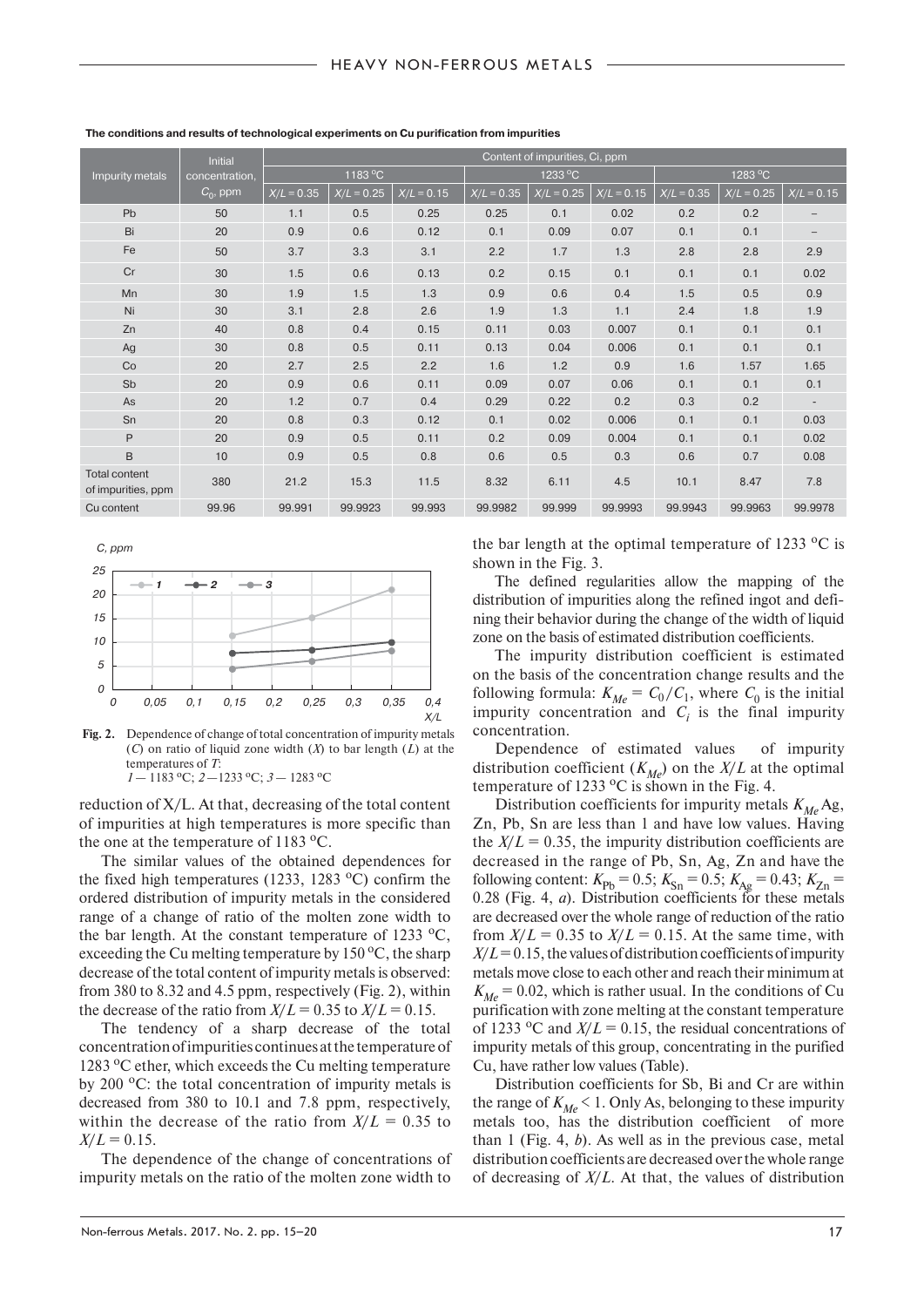coefficients of Sb, Bi and Cr within the reduction of ratio from  $X/L = 0.35$  to  $X/L = 0.15$  slightly increase the values of distribution coefficients for lead, tin, silver and zinc.

Distribution coefficients for Sb, Bi and Cr reach their minimums at  $X_i/L = 0.15$  and have the following values:  $K_{\text{Sb}} = 0.3$ ;  $K_{\text{Bi}} = 0.35$ ;  $K_{\text{Cr}} = 0.33$ . The defined low values of distribution coefficients for Sb, Bi and Cr show their rather high separation from Cu: the residual concentrations of Sb, Bi and Cr in Cu, obtained after refining are 0.06, 0.07 and 0.1 ppm, respectively.

The behavior of As is quite different. In spite of an insignificant decrease of distribution coefficient from  $K_{As} = 1.45$  to  $K_{As} = 1.0$  at reduction *X/L* from  $X/L = 0.35$ to  $X/L = 0.15$ , the As distribution coefficient stays rather high  $K_{As} > 1$  over the whole range of change of  $X/L$ . This fact tells about a complex separation of As and Cu.

High values of distribution coefficients are defined for the impurity metals, placed in the VIII group of the periodic table: Fe, Ni, Co and Mn (Fig. 4, *b*).



**Fig. 3.** Dependence of change of impurity metal concentrations on *X*/*L*  at the temperature of  $T = 1233 \text{ °C}$ 

The Fig. 4, *b* shows that, depending on the decrease of ratio from  $X/L = 0.35$  to  $X/L = 0.15$  for all considered metals, the change of metal distribution coefficients is described by the identical nature of curves. Decreasing of metal distribution coefficients at the  $X/L = 0.35$  is in the range of Co, Ni, Fe and Mn and has the following values:  $K_{\text{Co}} = 8.0$ ;  $K_{\text{Ni}} = 6.33$ ;  $K_{\text{Fe}} = 4.4$ ;  $K_{\text{Mn}} = 3.0$ .

The minimal values of distribution coefficients of this group metals are reached at the ratio of  $X_i/L = 0.15$ :  $K_{\text{Co}} = 4.5; K_{\text{Ni}} = 3.67; K_{\text{Fe}} = 2.6; K_{\text{Mo}} = 1.33.$ 

High residual concentrations of Co, Ni, Fe and Mn in refined Cu (0.9, 1.1, 1.3 and 0.4 ppm, respectively), as well as their high values of distribution coefficients, defined for the optimal condition of  $X/L = 0.15$  show the difficulty of Cu purification from this group metals at the zone melting. This is explained by the formation of new stable chemical compounds in liquid phase as a result of interaction of Co, Ni, Fe, Mn with each other and with other impurity metals in liquid phase, which, with the following decrease



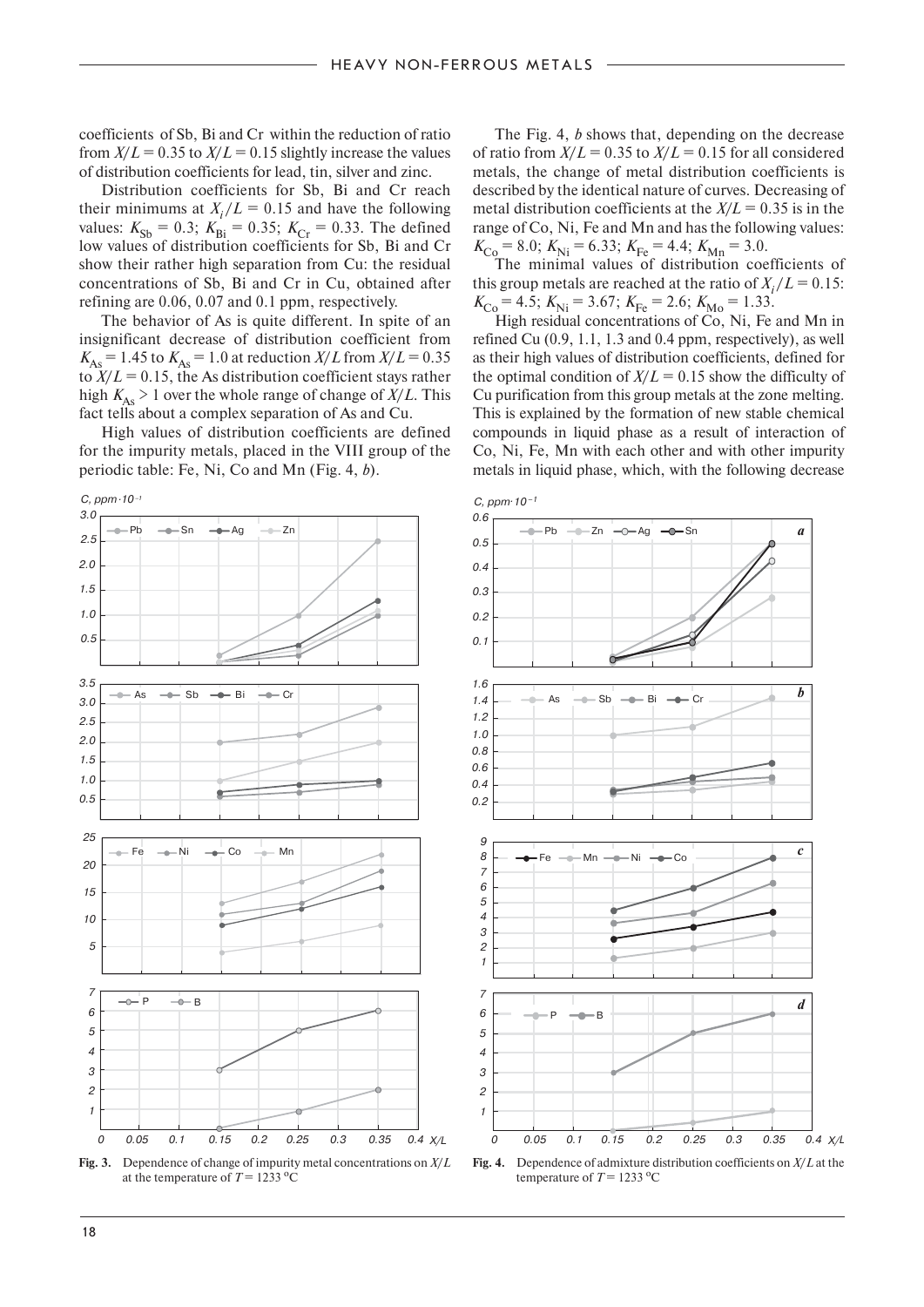of temperature are concentrated in the solid phase. At that, Fe intermetallides, dissolving a part of Ni, Co and Mn are formed as a result of interaction of Fe with As and Sb in the conditions of high temperatures in the liquid phase and are concentrated in the area of low temperatures in solid phase. The chemical compounds, formed in the solid phase, create a front convective flow, which resists the equal transfer of impurities back from the molten zone. As a result of the defined mechanism, the concentrations of Fe, As, Sb, Ni, Co and Mn are highly decreased, which is confirmed by the experimental results. This supposition is completely approved by the constitutional diagram  $Fe - As$ and  $Fe - Sb$ .

Dependence of estimated values of B and F distribution coefficient on the *X*/*L* (Fig. 4, *d*) show the impossibility of rather deep removing of B in experimental conditions. The maximal (in two times) decrease of B distribution coefficient from  $K_{\text{B}} = 6.0$  to  $K_{\text{B}} = 3.0$  is reached with  $X/L = 0.15$ .

A sharp decrease of P distribution coefficient from  $K_{\rm P}$  = 1.0 (*X/L* = 0.35) to  $K_{\rm P}$  = 0.02 (*X/L* = 0.15) supposes that rather deep segregation of P from Cu may be reached in the conditions of minimal *X*/*L*.

According to this, results of the carried out investigations of the peculiarities of behavior of impurity metals in the conditions of Cu purification by zone melting at the temperatures of 1183; 1233 and 1283  $^{\circ}$ C and  $X_i/L$  equal to 0.35; 0.25 and 0.15 show the principal possibility of obtaining of ultra-pure  $Cu<sub>5</sub>N<sub>3</sub>$  (99.9993) at the optimal temperature of 1233 °C and  $\overline{X/L} = 0.15$ .

The developed technology of Cu purification from impurity metals by zone melting may be used for obtaining of ultra-pure Cu from refined Cu with Cu content of not less than 99.9% (3N and more). Application of this technology is very urgent for purification of refined Cu M1k, obtained at the enterprises of Kazakhstan (LLC "Kazakhmys Corporation", LLC "Kazzinc" and LLC "Casting") where refined Cu is produced from secondary Cu raw materials with 99.9–99.97% of Cu. Quantity and content of impurity metals in refined Cu obtained at the enterprises of Kazakhstan share the whole spectrum of impurity metals which behavior was investigated in this study.

### **Conclusions**

1. We defined the influence of the width of liquid zone on behavior of impurity metals at the temperatures of 1183, 1233 and 1283  $\degree$ C at the obtaining of ultra-pure Cu by zone melting. Reaching of deep purification of Cu from Co, Ni, F, Mn, B and As at zone melting is not possible because of the defined high values of the metals distribution coefficients at the  $X/L = 0.35$ :  $K_{C<sub>0</sub>} = 8.0$ ;  $K_{\text{Ni}} = 6.33; K_{\text{Fe}} = 4.4; K_{\text{Mn}} = 3.0; K_{\text{As}} = 1.0.$ 

2. The optimal temperature of  $1233 \text{ °C}$  in the range of decreasing of the ratio from  $X/L = 0.35$  to  $X/L = 0.15$ shows the maximum segregation of Pb, Sn, Ag, Zn due to the high elasticity of vapors. Values of their distribution coefficients reach almost the same minimum equal to 0.02 at  $X/L = 0.15$ .

3. The optimal temperature of 1233 °C and  $X/L = 0.15$ reach the best segregation conditions for Cr, Bi, Sb. This is explained by the sharp decrease of their distribution coefficients to the minimal values from  $K_{Cr} = 0.67$ ;  $K_{Bi} =$  $K_{\text{Sb}} = 0.48$ ;  $K_{\text{Sb}} = 0.42$  to  $K_{\text{Cr}} = 0.1$ ;  $K_{\text{Bi}} = 0.07$ ;  $K_{\text{Sb}} = 0.06$ .

#### **References**

1. Steigerwald J. M., Murarka S. P., Gutmann R. J. Chemical Mechanical Planarization of Microelectronic Materials. New York, John Wiley & Sons., 1997.

2. Torres J. Advanced Cu interconnections for Si CMOS technologies. *Applied Surface Science.* 1995. Vol. 91. p. 112.

3. Woo T.-G., Park I.-S., Seol K.-W. Effect of ion-beam assisted deposition оn resistivity and crystallographic structure of Cr/Cu. *Electronic Materials Letters*. 2009. Vol. 5. pp. 105–107.

4. Kurosaka A., Tanabe N., Kohno O., Osanai H. *Proceedings of the 1st International Conference of Ultra High Purity Base Metals (UHPM-94).* 1994. p. 446. Kitakyushu, Japan.

5. Dost S., Liu Y. C., Haas J., Roszmann J., Grenier S., Audet N. Effect of applied electric current on impurity transport in zone refining. *Journal of Crystal Growth*. 2007. Vol. 307, No. 1. pp. 211–218.

6. Cheung, T., Cheung N., Garcia A. Application of an artificial intelligence technique to improve purification in the zone refining process. *Journal of Electronic Materials*. 2010. Vol. 39 (1). pp. 49–55.

7. Zhu Y., Mimura K., Ishikawa Y., Isshiki M. Effect of Floating Zone Refining under Reduced Hydrogen Pressure on Cu Purification. *Materials Transactions*. 2002. Vol. 43, No 11. pp. 2802–2807.

8. Lalev G. M., Lim J.-W., Munirathnam N. R., Choi G.-S., Uchikoshi M., Mimura K., Isshiki M. Impurity Behavior in Cu Refined by Ar Plasma-Arc Zone Melting. *Metals and Materials International.* 2009. Vol. 15, No. 5. pp. 753–757.

9. Zhu Y., Mimura K., Ishikawa Y., Isshiki M. Effect of Floating Zone Refining under Reduced Hydrogen Pressure on Cu Purification. *Materials Transactions.* 2002. Vol. 43, No 11. pp. 2802–2807.

10. Yoon Y. O., Jo H. H., Cho H., Kim S. K., Kim Y. J. Effect of distribution coefficient in Cu purification by zone refining process. *Materials Science Forum*. 2004. Vol. 449–452. pp. 173–176.

11. Lim J-W., Kim M. S., Munirathnam N. R., Le M. T., Uchikoshi M., Mimura K., Isshiki М., Kwon Н. С. Choi G. S. Effect of Ar/Ar-H2 Plasma Arc Melting on Cu Purification. *Materials Transactions.* 2008. Vol. 49, No. 8. pp. 1826–1829.

12. Cheung T., Cheung N., Tobar C. M. T., Caram R., Garcia A. Application of a Genetic Algorithm to Optimize Purification in the Zone Refining Process. *Materials and Manufacturing Processes.*  2011. Vol. 26. pp. 493–500.

13. Ghosh K., Mani V. N. and Dhar S. A modeling approach for the purification of group III metals (Ga and In) by zone refining. *Journal of Applied Physics*. 2008. pp. 104–112.

14. Dosmukhamedov N. K., Zholdasbay E. E. Optimization of the width and speed of molten zone in the conditions of purifying Cu of impurities by zone melting. *Austrian Journal of Technical and Natural Sciences.* 2016. No. 3–4. Section 3. Materials Science. pp. 20–22.

15. Alieva Z. U., Trubitsyn Yu. V. Aspects of control of kinetics of vertical float zone melting during the Si purification. *Novye materialy v metallurgii i mashinooborudovanii.* 2011. No. 1. pp. 106– 110.